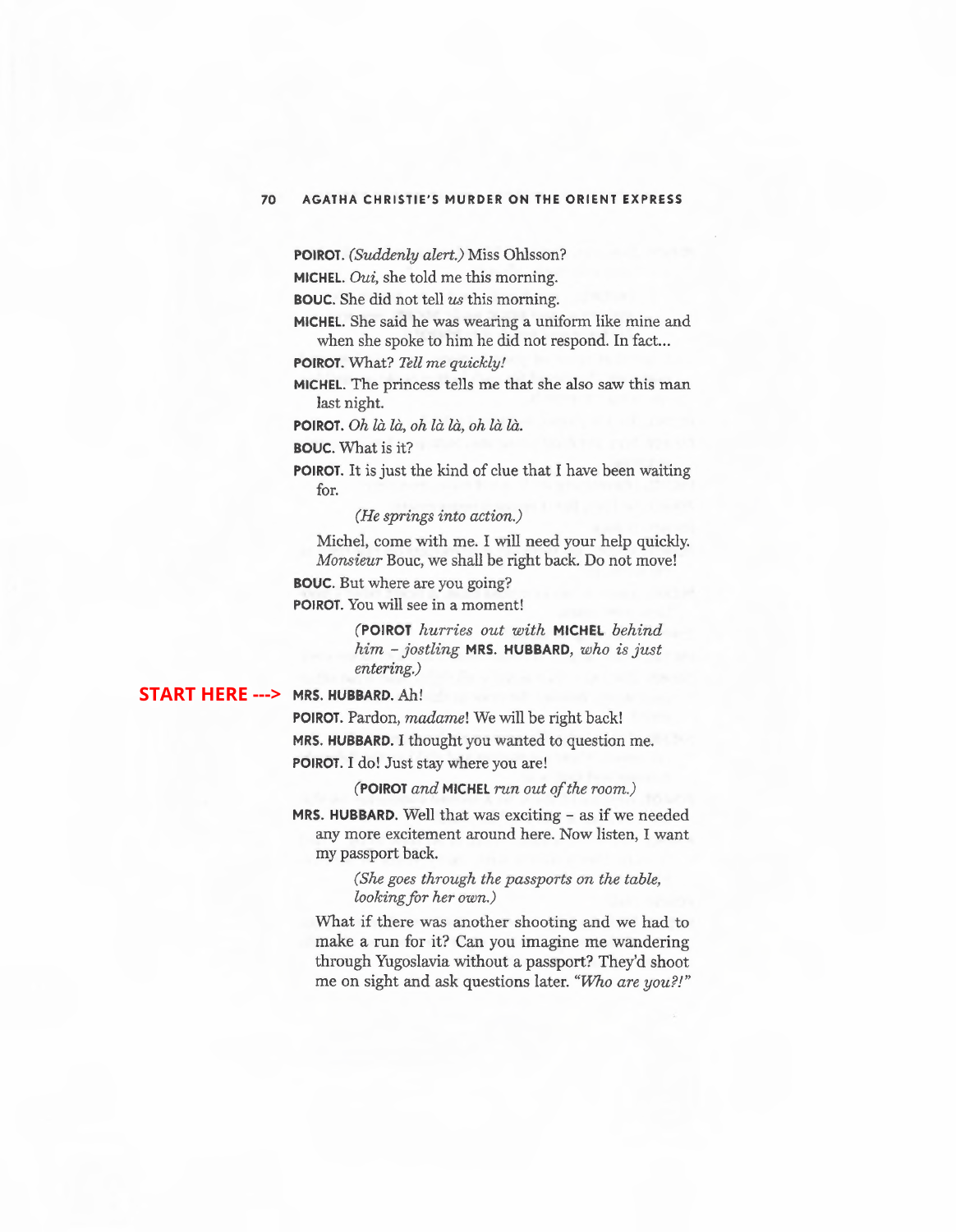## **AGATHA CHRISTIE'S MURDER ON THE ORIENT EXPRESS 71**

"Well I'm Mrs. Helen Hubbard from the Minneapolis Golf and Racquet *BLAM!"* No more mahjong!

**BOUC.** You have been extremely patient, *madame,* and believe me, I am grateful. If there is ever anything I can do to thank you, I am at your service.

*(He kisses her hand.)* 

**MRS. HUBBARD.** You know you remind me of one of my husbands.

**BOUC.** Which one?

**MRS. HUBBARD.** The next one.

*(At which moment we hear* **GRETA~** *voice from down the corridor.)* 

**GRETA.** *(Offstage, approaching.)* No, no, no, please put it back! It is my suitcase! You may not take it!

> **(POIROT** *bursts into the room followed by*  **MICHEL** *who is carrying a battered suitcase.*  **MICHEL** *is followed by* **GRETA,** *the* **COUNTESS,**  *and the* **PRINCESS. GRETA** *is hysterical and*  **POIROT** *and the* **COUNTESS** *are trying to calm her down.)*

**COUNTESS.** He must have a reason.

**POIROT.** I have an excellent reason.

**GRETA.** Please stop!

**PRINCESS.** *Monsieur* Poirot, really!

- **POIROT.** Miss Ohlsson, you must permit me to take a look in your suitcase.
- **GRETA.** But they are private things! It has my undergarments!

**PRINCESS.** *Monsieur* Poirot!

**POIROT.** Miss Ohlsson, we will look at nothing that will embarrass you, you have my promise. Wait! I have an idea. Princess, would you be so kind as to assist me?

**PRINCESS.** I suppose.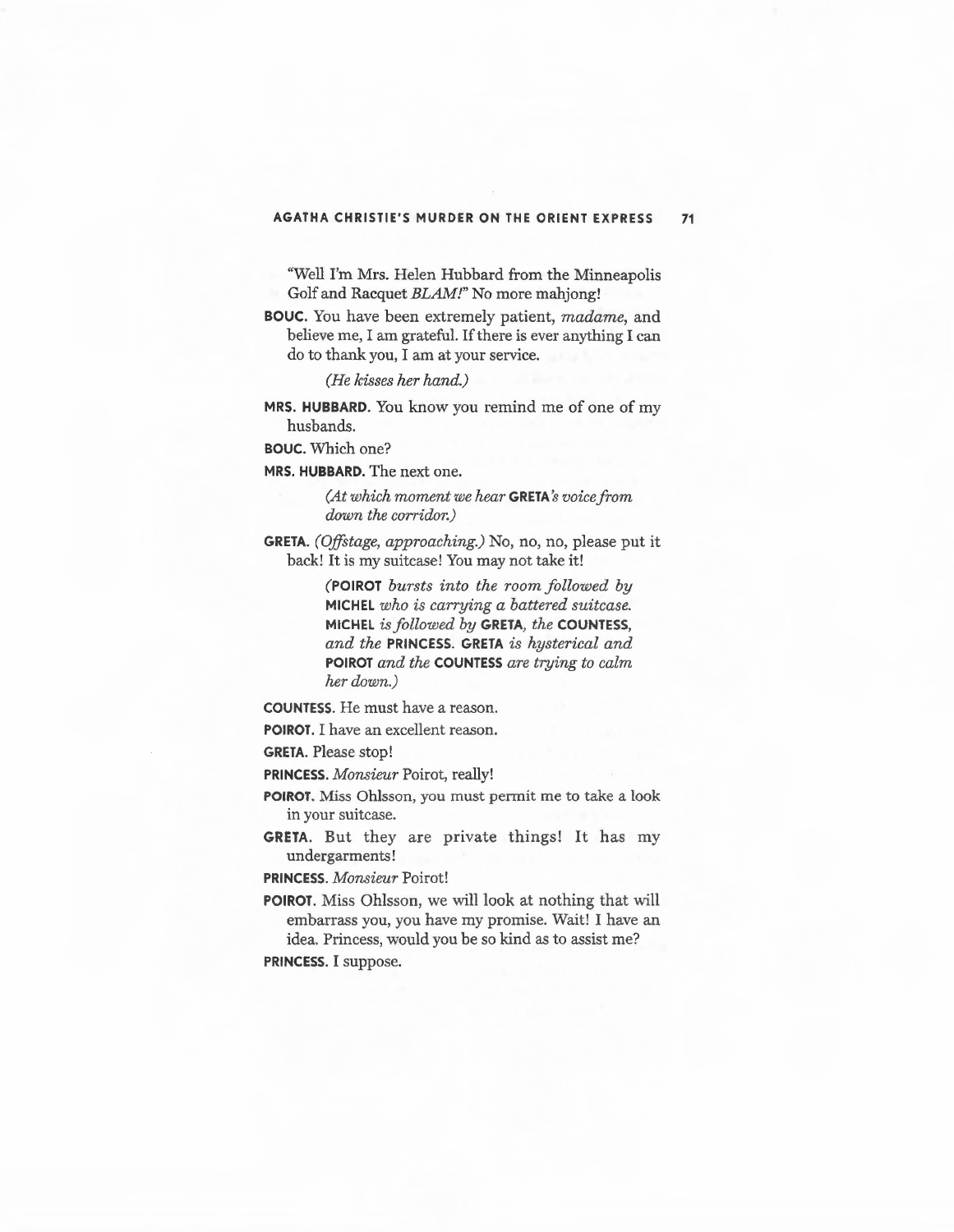**POIROT.** Miss Ohlsson: Michel tells me that you saw a second conductor on the train last night. Is that correct?

**GRETA.Ja.** 

**POIROT.** And what did he look like?

**GRETA.** He vas small like a woman.

**PRINCESS.** That is correct. I saw him as well.

- **POIROT.** *Ah* bon, that is perfect. It seems that virtually everyone on this train has seen the second conductor except myself and *Monsieur* Bouc. So the question now is where did he go. Is he hiding on the train? If he were still in uniform, we could spot him quickly. Therefore, at least one conclusion is that he has *hidden*  his uniform and done so in the luggage of one of the passengers.
- **GRETA.** But why choose me? There are other suitcases! Try the other ones first!
- **POIROT.** *(The* magician.) Princess, would you be so kind as to raise the lid and tell us what you see inside?

*(The* **PRINCESS** *raises the lid - and pulls out a uniform identical to the one that* **MICHEL** *is wearing.)* 

**COUNTESS.** It is the uniform.

**GRETA.** Ahh! I haf never seen it! I have hurt no one, ever! I would not do such a thing!! I am not a murderer!!

**POIROT.** Oh now, now, now, I am not accusing you, you did nothing wrong.

**GRETA.** I did nothing wrong!!

**POIROT.** *Monsieur* Bouc, does the jacket have all its buttons in place?

**BOUC.** No. There is one missing.

**MRS. HUBBARD.** And there ya go! Are we surprised at this? **BOUC.** Wait a moment. There is something more.

> *(He reaches into one of the pockets of the uniform and* pulls *out a large, distinctivelooking key.)*